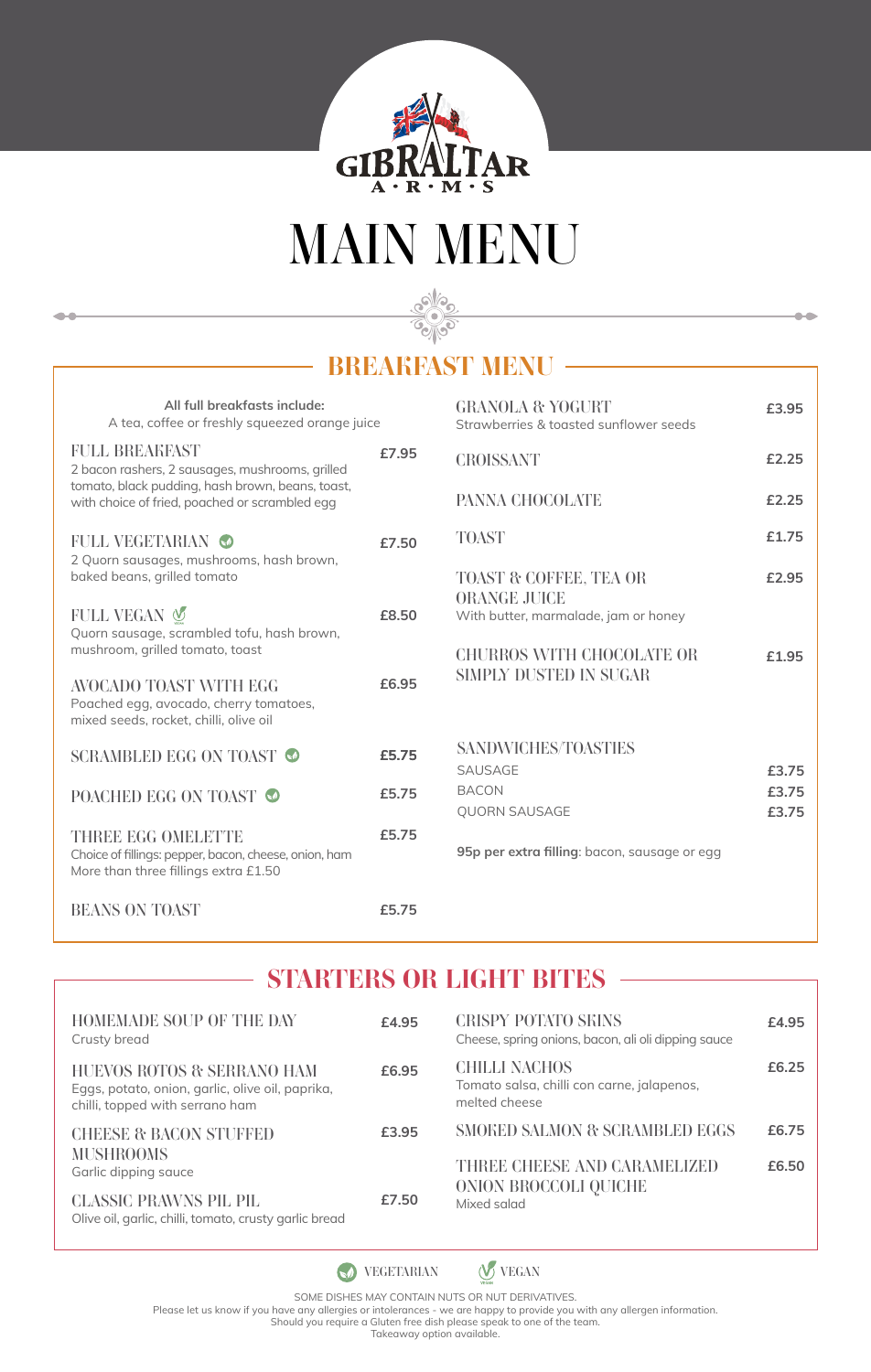

| <b>SALAD BOWLS</b>                                                                                                                            |       |                                                                                                                                               |
|-----------------------------------------------------------------------------------------------------------------------------------------------|-------|-----------------------------------------------------------------------------------------------------------------------------------------------|
| GRILLED CHICKEN CAESAR SALAD<br>Baby gems lettuce, croutons, parmesan,<br>Caesar dressing                                                     | £9.90 | CLASSIC MARGARITA<br>£9.90<br>Tomato, basil, & mozzarella                                                                                     |
| <b>TRADITIONAL GREEK SALAD</b> ●<br>Feta cheese, tomatoes, cucumber, red onion,<br>red pepper, olives, oregano dressing                       | £8.75 | <b>MEAT FEAST</b><br>£11.00<br>Pepperoni, bacon, serrano ham, rocket,<br>tomatoes, mozzarella, & parmesan                                     |
| SPICY ARABIAN STYLE CHICKEN<br><b>SALAD</b><br>Couscous, salad leaves, tomato, cucumber,<br>dates, onion, mint, yogurt, & harissa dressing    | £9.25 | <b>THE VEGGIE ⊙</b><br>£10.50<br>Courgettes, cherry tomatoes, roasted red<br>onion, artichokes, tomato, & mozzarella                          |
| ROASTED BUTTERNUT SQUASH &<br>CHEDDAR SALAD <b></b><br>Baby spinach, rocket, sage leaves, olive oil<br>Vegan option replace cheddar with tofu | £9.25 | VEGAN PIZZA V<br>£11.00<br>Tomato, onion, mushroom, pepper, courgetti<br><b>GRILLED SPICY CHICKEN</b><br>f11.00<br>Onion, mushroom, sweetcorn |
| <b>CAPRESE SALAD PLATE</b><br>Tomato, mozzarella, basil, olive oil                                                                            | £7.25 |                                                                                                                                               |

# *PASTA DISHES & MAINS*

| TRADITIONAL BRITISH FISH & CHIPS<br>Mushy peas, tartar sauce, lemon        | £11.50 | CHICKEN CURRY WITH RICE<br>Coriander, naan bread, cucumber raita                                    | £9.25  |  |
|----------------------------------------------------------------------------|--------|-----------------------------------------------------------------------------------------------------|--------|--|
| <b>CLASSIC BEEF LASAGNE</b><br>Chips, salad                                | £9.50  | <b>MOROCCAN SHRIMP &amp; TOMATO</b><br>TAGINE<br>Yogurt raita, couscous, lemon, Arabic flatbread    | £12.25 |  |
| <b>CHILLI CON CARNE</b><br>White rice, jalapeños, sour cream               | £8.95  | MUSHROOM & GARLIC<br>TAGLIATELLE O                                                                  | £12.25 |  |
| <b>COTTAGE PIE</b><br>Topped with mash potato, with seasonal<br>vegetables | £9.75  | White wine, cream, parmesan<br>Gluten free pasta available                                          |        |  |
| <b>SPAGHETTI BOLOGNAISE</b><br>Italian meat ragu, parmesan, rocket         | £9.75  | <b>GRILLED MEDITERRANEAN</b><br>VEGETABLE LASAGNE (GF) V<br>Tomato sauce, mixed salad, vegan cheese | £10.50 |  |
| <b>BEEF AND GUINNESS PIE</b><br>Garden peas, chips                         | £10.50 | VEGAN MEAT BALLS<br>Tomato sauce, pasta                                                             | £10.50 |  |
| BAKED FILLET OF SALMON<br>Roasted Mediterranean vegetables or salad        | £11.95 |                                                                                                     |        |  |

| <b>BURGERS</b>                                                                                                           |        | <b>WRAPS</b>                                                                                                             |       |
|--------------------------------------------------------------------------------------------------------------------------|--------|--------------------------------------------------------------------------------------------------------------------------|-------|
| All served with chips<br>ANGUS BEEF CHEESEBURGER<br>Sautéed onions, mushrooms, sweet peppers,<br>BBQ sauce, & bacon bits | £11.50 | NORTH AFRICAN SPICED CHICKEN<br>WRAP (N)<br>Fruit, & nut couscous, chicken, mint, cucumber,<br>red onion, yogurt, & mint | £5.90 |
| Add: bacon, egg, 95p per item<br>QUINOA & FETA BURGER ●<br>Sun dried tomatoes, mixed salad                               | £11.50 | <b>OUR TUNA MELT WRAP</b><br>Cheese, garlic mayo, tomato, red onion, &<br>lettuce                                        | £5.90 |
| MOROCCAN SPICY CHICKEN BURGER<br>Harissa sauce, Tahini, mint & yogurt                                                    | £10.75 | <b>GRILLED CHICKEN CAESAR WRAP</b><br>Crispy bacon, gem lettuce, parmesan, Caesar<br>dressing, & croutons                | £6.00 |
| VEGAN BURGER AND BUN<br>Lettuce, tomato, sautéed onions                                                                  | £10.00 | HUMMUS WRAP<br>Cucumber, baby spinach leaves, tomato,<br>avocado                                                         | £5.90 |

| — ROLLS/SANDWICHES/<br><b>TOASTIES</b>                              |       |
|---------------------------------------------------------------------|-------|
| All served on a choice of white sliced.<br>gluten free or rye bread |       |
| GRILLED CHICKEN HAM & CHEESE                                        | £4.00 |
|                                                                     |       |

#### *TOMATO, CHEESE AND ONION TUNA MAYONNAISE BACON SAUSAGE KALE & SPINACH WITH POACHED EGGS*  Olive oil, chilli, feta, seeds *ORGANIC BABY CARROT & ORANGE HUMMUS*  Roasted plum tomatoes, harissa yogurt *SPICED AVOCADO & BLACK BEANS*  Sour cream, crumbled cheddar cheese *SUMAC & FETA OMLETTE*  **£3.50 £3.90 £3.75 £3.75 £4.95 £4.95 £5.95 £4.50**

# *BAKED BEANS & CHEDDAR*  **£5.95**

*JACKET POTATOES*

| TUNA MAYO                      | £6.00 |
|--------------------------------|-------|
| <b>GRILLED CHICKEN</b>         | £6.00 |
| <b>BOLOGNESE</b>               | £6.00 |
| <b>CHICKEN CURRY</b>           | £6.00 |
| ROASTED VEGETABLE & MOZZARELLA | £5.95 |

| <b>SIDES</b>               |       |  |
|----------------------------|-------|--|
| <b>CHIPS</b>               | £3.00 |  |
| <b>CHEESY CHIPS</b>        | £3.50 |  |
| <b>MASH POTATO</b>         | £3.00 |  |
| <b>NEW BABY POTATOES</b>   | £3.00 |  |
| <b>CRISPY POTATO SEINS</b> | £3.00 |  |
| COUSCOUS & MINT            | £2.75 |  |
| <b>SEASONAL VEGETABLES</b> | £2.95 |  |
| <b>STEAMED RICE</b>        | £2.75 |  |
| <b>SMALL MIXED SALAD</b>   | £4.25 |  |
| <b>GARLIC BREAD</b>        | £3.00 |  |
| <b>CHEESY GARLIC BREAD</b> | £3.50 |  |
|                            |       |  |

*VEGETARIAN VEGAN*

SOME DISHES MAY CONTAIN NUTS OR NUT DERIVATIVES. Please let us know if you have any allergies or intolerances - we are happy to provide you with any allergen information. Should you require a Gluten free dish please speak to one of the team. Takeaway option available.

韹 **LEWIS STAGNETTO** Premier Suppliers<br>of fine Wines

Leeks, olive oil

*VEGETARIAN VEGAN*

SOME DISHES MAY CONTAIN NUTS OR NUT DERIVATIVES.<br>Please let us know if you have any allergies or intolerances - we are happy to provide you with any allergen information.<br>Should you require a Gluten free dish please speak